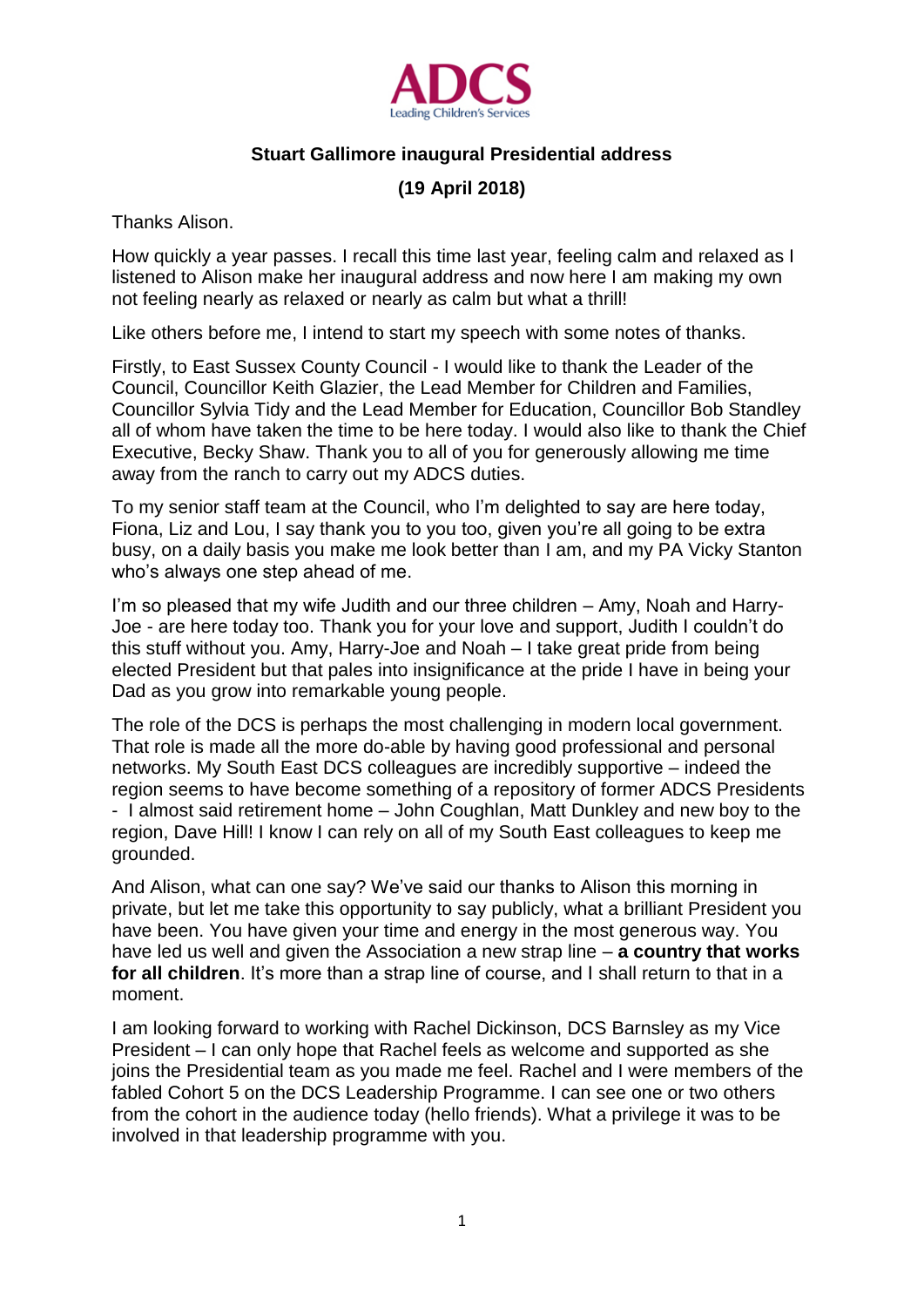

Recently I've been thinking about circularities…I know, I really should get out more! It's over 30 years ago since I did my CQSW at Leeds Poly. My first post-qualifying job was at Halton Council. On the day I started that job, one Mr. Andrew Webb was being interviewed for his first team leader post. I'm delighted to see you here today, Andrew. It was my passion for social justice that propelled me into social work. That passion remains alive and well – a young person's life chances and their ability to access opportunities must not be defined by their parents' past or the community they live in. Mine were not, and I'm sure that's the case for almost all of us here in this room today. It simply cannot be right that the best predictor of a child's future remains their parental wealth. But it seems to me that the working-class struggles that my mum and dad were brought up in, although it may have skipped a generation, is right back front and centre in the work we and our staff do with children and their families today. The outdoor toilet may be a thing of the past, but the indignity of shared bathroom facilities in temporary accommodation most certainly is not. Is it any wonder that we have children arrive in school not ready to learn?

We are seeing material, sometimes abject family poverty. Today, there are over 4 million children living in poverty; by 2020, the Institute of Fiscal Studies estimates there will **be five million children**. We are seeing families at our front doors or in the MASH that we have had no previous knowledge of, or engagement with. There are foodbanks up and down the land helping working families to survive. I'm really grateful for the support they do provide to support children and families, but their existence is a stain on our society. There are new glass ceilings in place for young people today, in addition to the old glass ceilings that never were quite shattered. That feels like a burning social injustice and it's our job, colleagues, to help children and young people through that. That is why we need to focus relentlessly in local and central government, in charities and in communities, on creating the setting conditions for a country that works for all children. This necessitates a wide lens view of social policy, an integrated approach that seeks to ameliorate the impacts of poor housing, family poverty, insecure work, social isolation and mental ill-health. I warmly welcome the fact that the new-ish Secretary of State Damian Hinds, and Children's Minister Nadhim Zahawi have active interests in social inclusion, that needs to move from an interest to action.

That brings me to my presidential policy priorities for the coming year. I intend to carry forward and build on the work that Alison kick started, in the ADCS position paper *A country that works for all children*. I see no reason to flip flop on presidential priorities every year…in any case, I am as you can see, more of a Doc Martin's man than a flip flop man.

So, two of my priorities for the year will be:

**Number one, - making the case that a country that works for all children needs properly resourcing.** Yes, that means money and I make no apology for banging that drum. The LGA has estimated that by 2020 the funding gap in children's services will be at least £2billion. I know there are sceptics in the Treasury and elsewhere who believe that because some LAs spend less than others and achieve the same or better outcomes for children, that must mean efficiencies are possible elsewhere. Let me tell you, they are not. In Councils like my own, which have long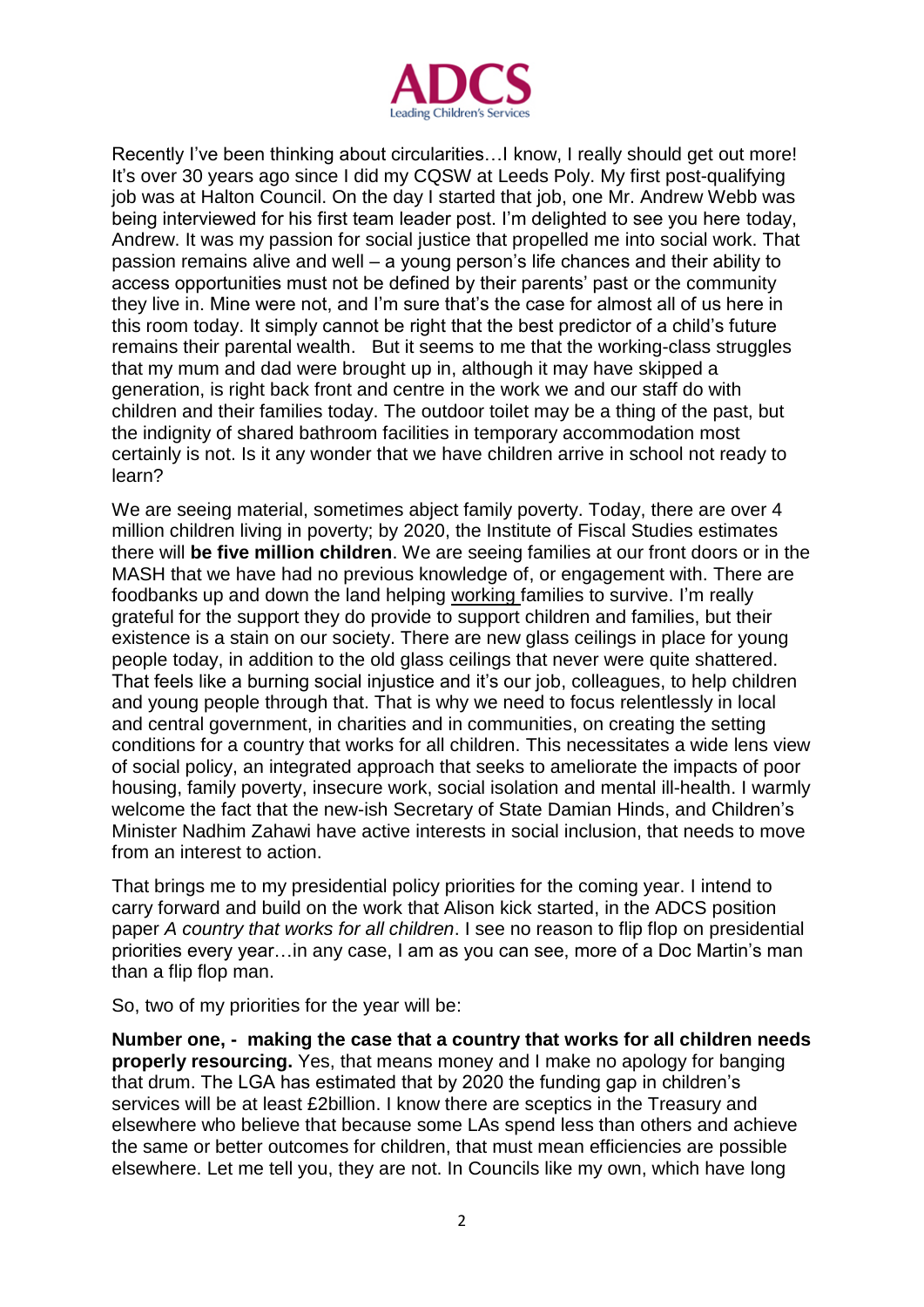

been high performing and financially efficient – there's simply no fat left to trim; there are no more efficiencies to be made. Instead, authorities up and down the land have found themselves having to cut back on early help services, children's centres and youth provision often in the face of strong local opposition and at a time when many families are on the receiving end of cuts to wider public services, and frankly make no financial sense to cut. Cuts that we know will put additional heat into the system and reduce our ability to improve outcomes for children and families.

The danger is, however, that just like Oliver Twist, we are seen as constantly wanting more without identifying where else it might come from in a tight fiscal climate. I won't stretch the Oliver Twist reference too far – you'd have to pick a lot of pockets to generate £2billion. But, if, for the sake of argument, we accept the £2bn deficit by 2020 it is interesting to consider that in [2015/16 local authorities spent](http://adcs.org.uk/funding/article/home-to-school-transport-survey-of-local-authority-spend-2015-16)  [nearly £1bn](http://adcs.org.uk/funding/article/home-to-school-transport-survey-of-local-authority-spend-2015-16) transporting children to and from educational settings. Surely this is an area ripe for review when we consider all that has changed since the legislation was passed in 1944, placing a responsibility on local authorities to get children to school. Clearly there will always be children with additional needs for whom this transport is vital but in the current economic climate this cannot be a level of universal expenditure that can go un-reviewed when we look at the vital services we are cutting back on.

We've had a go at some predictive modelling to see if we can get a grip on projected rises in demand for some of the key statutory safeguarding services. I am grateful to Carole Brooks who has done this work with us.

The projections are based on historical patterns since 2010, evidenced from data returns by LAs to DfE and to ADCS for our safeguarding pressures research.

Let me give you a flavour:

- By 2022 there will be over 300,000 children with an EHC Plan. That would represent an increase of over 30% since 2010
- By 2022 there will be close to a quarter of a million Section 47 child protection enquiries undertaken. That's an increase of 180% since 2010
- By 31 March 2022, we predict there will be more than 60,000 children subjects of child protection plans. An increase of 56% since 2010
- Children in care figures increase every year, which is not necessarily a bad thing for the children concerned. By 2022, we think there'll be 77,000 children in care, an increase of 20% since 2010.

That's enough figures.

Let me tell you about **priority number two – we need a workforce that's fit for a country that works for all children.** Over the last three and a half years, the DfE's social care reform programme has focussed relentlessly on social work practice. I warmly welcome Minister Zahawi's view that his office is an advocate for social workers, I am proud of my background as a social worker. But, there is a plethora of other roles in the wider children's workforce that are absolutely central to the endeavour of improving outcomes for children and families. I wonder if the Minister could persuade the Treasury to invest in the workforce operating at the very earliest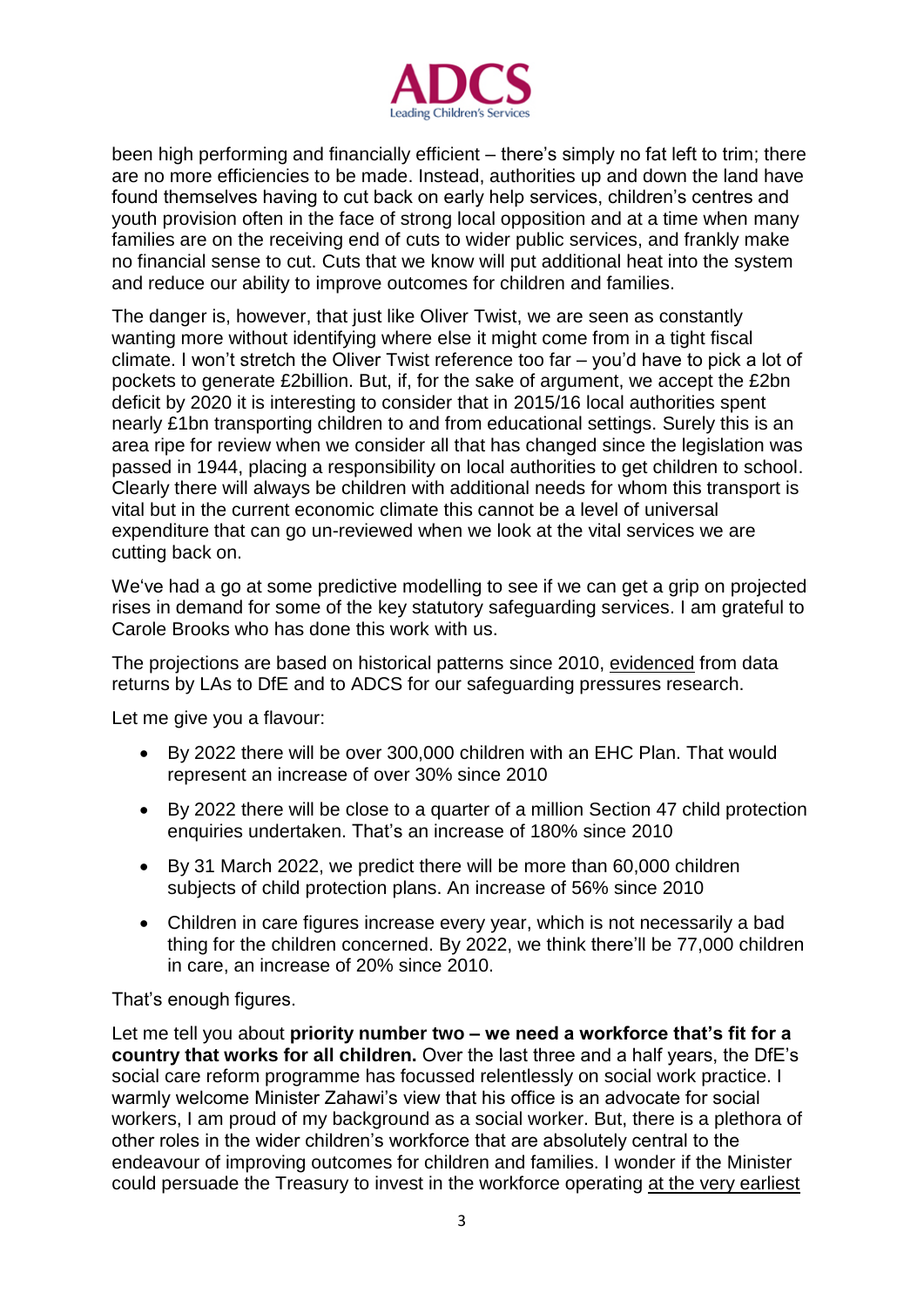

of early help opportunities. We know that prevention is better than cure. Investing in the earliest possible help is the only way of narrowing the outcomes gap for children. And, over time it is the only way we can reduce the funding deficit in children's services.

My other two priorities are again paired. There are two cohorts of adolescents that are particularly vulnerable because they are less visible, 'hidden', missing from mainstream education. As the 1944 Act puts it, these are children "educated other than at school". I put these young people into two groups, but they do of course overlap because young people's lived experience is rarely linear.

## **Youngsters missing from mainstream education because they are** in:

- Alternative Provision, or
- They've been permanently excluded from school (legally or otherwise), or
- Because their parents choose (or are strongly urged by school) to home educate, or
- Parents choose to send them to an unregistered educational setting illegal school to you and  $I - or$ ,
- They are without a school place because of delays in school admissions processes.

I worry about these young people because frankly being without a mainstream school place not only profoundly impacts on their outcomes but can also expose them to increased risks of radicalisation, sexual and other forms of criminal exploitation. A country that works for all children must first and foremost be a country that makes its expectations about going to school clear. Statutory school-aged children should go to a registered school – every day during term time.

That said, I have some sympathy with those parents who for ideological reasons think that home schooling is better. But, I want to be assured that parents who choose to home school are in fact competent to do so and their children have access to a broad curriculum that sets them up for adulthood. And, whilst I do not conflate the two, some parents who claim to home educate do send their children to illegal schools with extremely restricted curricular. The failure to have a register of home educated children compounds our ability to protect them.

The second group of adolescents, though smaller in number are perhaps even more vulnerable than those missing mainstream education. They are the young people who are:

- In hospital or, if they've won the lottery, have managed to get a tier 4 CAMHs bed; or
- those young people who are in sub-optimal placements because they cannot get the placement they really need, a welfare bed in a secure children's home; or
- in the secure estate. LA children's services have done a really good job of reducing the number of young people in custody; down from around 3,000 a